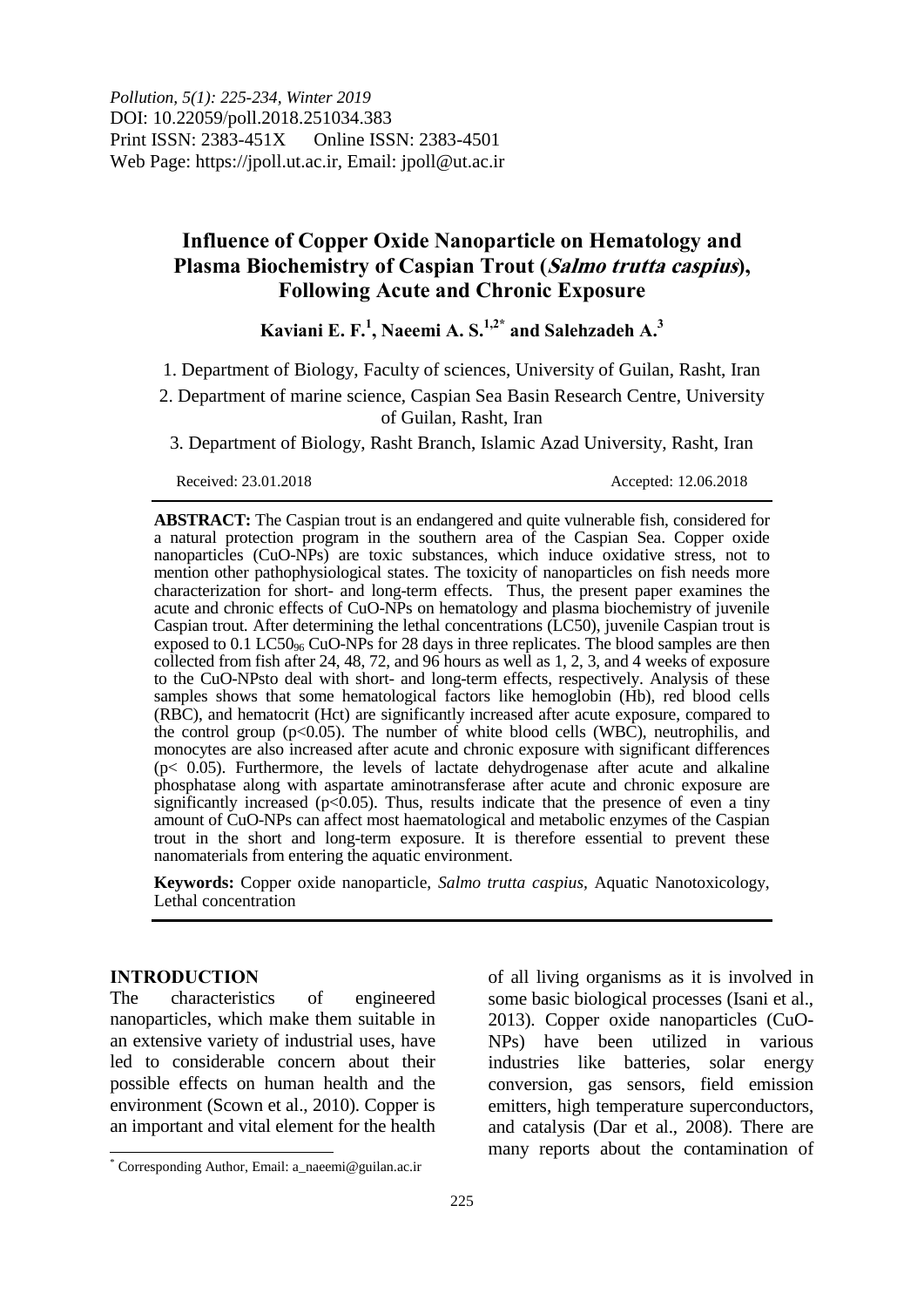aquatic ecosystems by nanoparticles (Al-Bairuty et al., 2013). In aquatic organisms, NPs can enter organisms from different paths such as direct transmission across the gills and other external epithelial surfaces (Isani et al., 2013). Denominating biomarkers of these biological reactions can be used to recognize the health status of organisms and to acquire the earliest signal of environmental contamination (Binelli et al., 2009). Haematological studies provide an indicator of physiological changes in fish (Suvetha et al., 2010), and the fish blood acts as an effective tool to find the variations in the examined organism (Adhikari et al., 2004). The most common hematological variables, measured during stress, include red and white blood cells count, hematocrit value, hemoglobin content, and red blood cells indices (Ololade & Oginni, 2010). An evaluation of biochemical factors could assist recognizing organisms' common health condition. It may also serve as a primary alarm indicator of stress in animals (Dube et al., 2014).

One of the nine subspecies of *Salmo trutta* (known as the brown trout) is the Caspian trout, aka *Salmo trutta caspius* (Quillet et al., 1992). Caspian trout are considered critically endangered (CR) or severely endangered species, according to the international union for conservation of nature (IUCN) criteria (Vera et al., 2011). In Iran, during the past two decades, the populations of Caspian trout have reduced severely due to habitat and environmental pollution, overfishing, and decline of spawning areas. Meanwhile, sufficient research attention has not been paid to toxicological dangers, faced by this species (Barannik et al., 2004; Niksirat and Abdoli, 2009; Adel et al., 2017). Some studies have been conducted on the ecotoxicity of CuO-NPs on biochemical and hematological indices of fish, e.g. Khabbazi et al. (2015) studied the effect of CuO nanoparticles for 96h on some hematological indices of rainbow trout *Oncorhynchus mykiss*. Also, effects of sub-lethal concentrations of CuO

nanoparticles on blood parameters in *Rutilus rutilus* was studied by Jahanbakhshi et al. (2015) for a period of seven days. Another study investigated the toxic effects of copper sulfate and copper nanoparticles for a period of 14 days on minerals, enzymes, thyroid hormones, and protein fractions of plasma and histopathology in *Cyprinus carpio* (Hoseini et al., 2016). However, data on the chronic impacts of copper oxide nanoparticles on biochemical and hematological factors of fish is limited (Amr et al., 2015). Additional studies are needed to deal with long term and chronic effects of environmentally-relevant amounts of engineered nanoparticles on fish health (Perera and Pathiratne, 2012).

Therefore, the objectives of this study is to evaluate both acute and chronic impacts of CuO-NPs on biochemical and blood parameters of *Salmo trutta caspius*, and determine whether these indicators can be assessed at short or long-term exposure. Such information could be valuable in environmental protection and aquatic toxicology management.

# **MATERIALS AND METHODS**

Juvenile Caspian trout with an average weight of 25±5 g and the average length of  $20 \pm 4$  cm were obtained from the Breeding Center of Salmonids (BCBCS) in Kelardasht, Mazandaran, Iran. The fish were allowed to acclimatize for 10 days in 1000 L tank prior to the experiments. They were fed with commercial trout pellets, used every day at a rate of 5% body weight, and their water got changed daily (Imani et al., 2015). During the period of acclimatization and experiment, the fish were maintained in 12 h light/dark cycle of photoperiod, with the temperature of the test water kept at approximately  $14 \pm 1$ °C. The pH was  $7.5 \pm 0.2$ ; the dissolved oxygen, 8 mg/l; and water hardness or concentration of CaCO3, 230 mg/l (Shirdel and Kalbassi, 2016).

CuO-NPs were prepared from the Iranian Nanomaterials Pioneers Company with 99%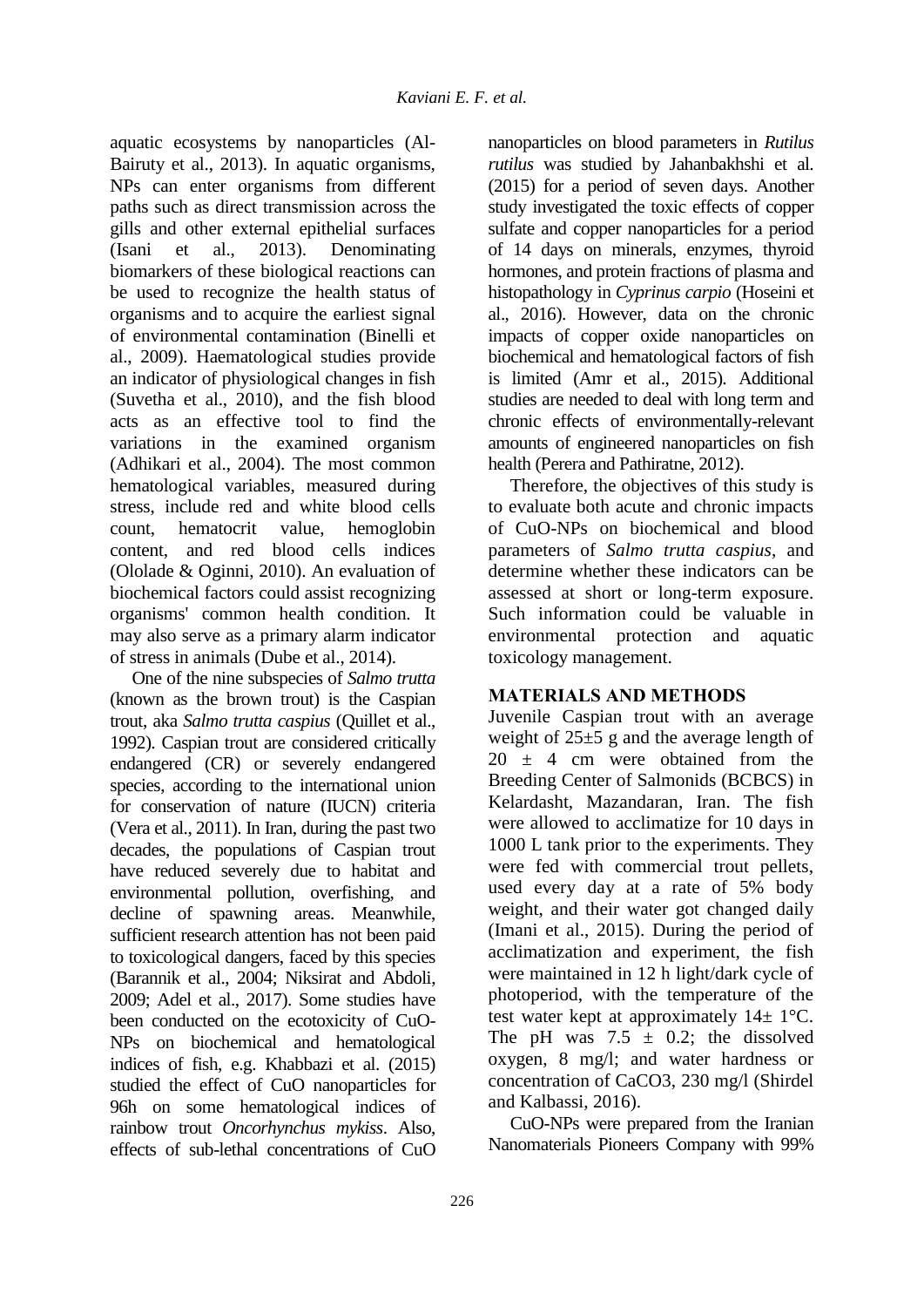purity. The properties of the nanoparticles were studied by SEM analysis (Company: Tescan, model: MIRA3) in Razi Metallogy Research Center and the density and crystal structure of the purchased NPs got determined by analyzing X-ray (Company: Philips, model: Xpert MPD) in the X-ray laboratory of Tarbiat Modarres University. A stock suspension of 400 mg/L of CuO–NPs was prepared by dispersing 40 mg of the powder in 100 mL of distilled water, followed by 15 min of sonication, by means of ultrasound device (QSonica, model: S3000) at room temperature (Johari et al., 2014).

The lethal concentration of CuO-NPs on juvenile Caspian trout was determined according to the method, explained in the Organization of Economic Cooperation and Development guideline (OECD guideline No. 203, 1992). The experiment was planned and performed in 50-liter tanks, containing 20 liters of aerated water. The feeding stopped 24 hour before the start of the experiment and a preliminary experiment was performed in order to determine the lethal concentration of CuO-NPs. In the preliminary experiment, the fish were exposed to 0, 10, 25, 50, 100, 150, 200, 300, and 500 mg/l CuO-NPs for 96 hours. The study was consisted of six treatment tanks, one control group and five experimental ones, with each treatment replicated three times. Thus, a total of 18 tanks were used and the number of dead fish was recorded every 24 hours.

For acute (96 hours) and chronic (28 days) experiments, after the adaptation period, a total of 90 juvenile Caspian trout were allotted to one treatment group, containing 28.647 mg/l (10% of the  $LC_{50}$ ) CuO-NPs, as well as one control group (without CuO-NPs) with three replicates. After 24, 48, 72, and 96 hours, on one hand, and 7, 14, 21, and 28 days, on the other, three fish were randomly sampled from each of the six tanks. They got anesthetized with powdered clove and heparinized insulin syringe was used to

sample blood from the tail vein. Blood samples were transferred to 0.5-mL microtubes, containing heparin solution. To analyze the enzymes, part of the blood samples got centrifuged for 10 min at 4500 g (Centurion Scientific, U.K.). After separating plasma with pipette, it was stored at −70◦C until analysis for preservation (Affonso et al., 2002).

The number of RBC and WBC was manually counted via haemocytometer method. Hemoglobin level was examined by the cyanmethemoglobin method spectrophotometrically at 540 nm (Blaxhall et al., 1973) and hematocrit (Hct) was determined via microcentrifuge method, utilizing standard and small heparinized hematocrit capillary tubes at 7000g for 10 minutes after preparing thin blood smears slides. These were stained with Wrighte Giemsa. The percentages of leukocyte types were calculated (Blaxhall et al., 1973). The hematological indices of mean cell volume (MCV), mean cell hemoglobin (MCH), and mean cell hemoglobin concentration (MCHC) by means of the total RBC count, Hct, and Hb concentration were calculated (Lee et al., 1998).

Biochemical auto analyzer instrument (Eurolyser, Belgium) and commercial kits of Parsazmoon (Tehran, Iran) were employed to estimate the levels of alkaline phosphatase (ALP), aspartate aminotransferase (AST), alanine aminotransferase (ALT), and lactate dehydrogenase (LDH) enzymes (Shahsavani et al., 2010).

The results were reported as means  $\pm$  SD. Analysis of variance (one-way ANOVA) technique with Tukey's test multiple comparisons was used to determine whether there was any significant difference between the measured values or not. Differences were considered statically significant at  $p \le 0.05$ . To determine the median lethal concentration of CuO- NPs, SPSS software program (IBM SPSS Statistic 20) was used through probit analysis with a confidence level of 95%.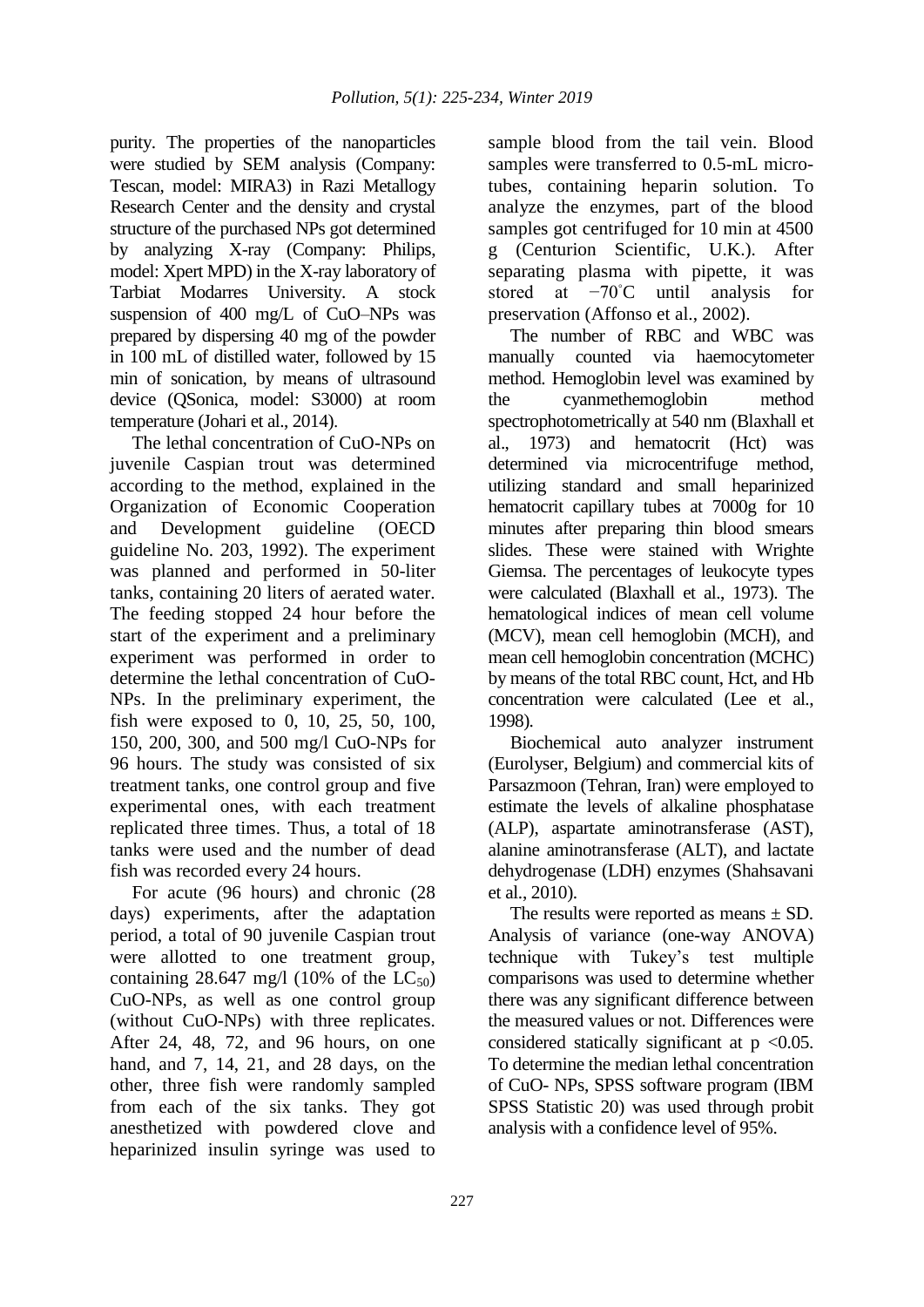*Kaviani E. F. et al.*





**Fig. 1. Characterization of CuO nanoparticles: a: SEM image of CuO –NPs, b: X-ray image of CuO –NPs**

**Table 1. Properties of CuO-NPs, used in this study**

| <b>True density</b>    | <b>Bulk density</b>      | Morphology           | (SSA)                            | APS)  | color | Purity |
|------------------------|--------------------------|----------------------|----------------------------------|-------|-------|--------|
| $6.4$ g/m <sup>3</sup> | $0.79$ g/cm <sup>3</sup> | Towards<br>spherical | $20 \frac{\text{m}^2}{\text{g}}$ | 40 Nm | black | 99.9%  |

#### **RESULTS AND DISCUSSION**

According to SEM (Fig. 1a) and XRD (Fig. 1b) analyses, characteristics of copper oxide NPs were as follows: purity was 99.9%; specific surface area,  $20 \text{ m}^2/\text{g}$ ; and

bulk density,  $0.79$  g/cm<sup>3</sup>. Table 1 shows other properties of CuO-NPs.

Lethal concentration (LC50) was based on fifty percent mortality of the experimental animals in a fixed time (96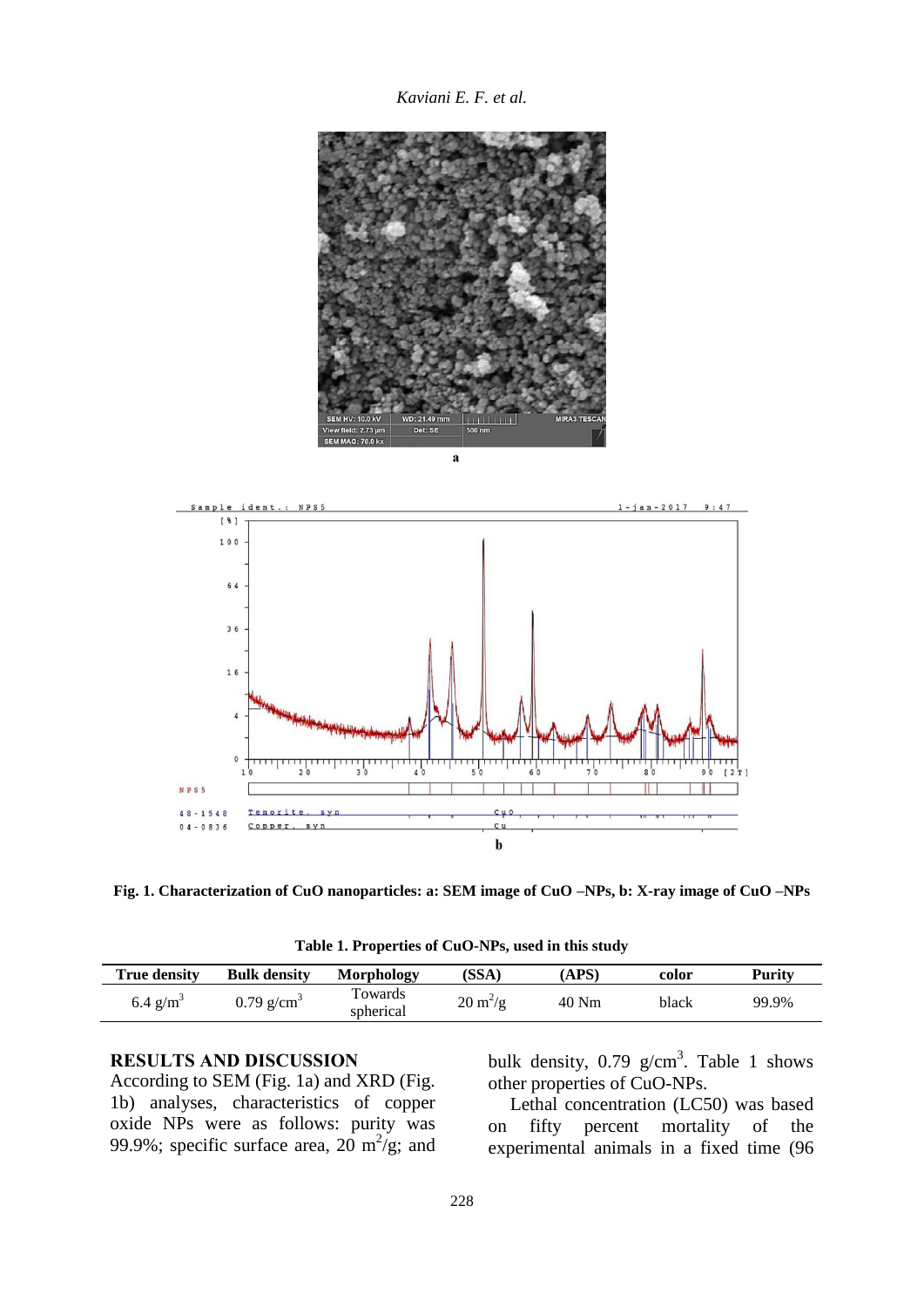hours). It was utilized to recognize the relation between a specific effect of a chemical material and the dose at which it took place; Therefore, it has ecological and biological significance (Kumar et al., 2018). Table 2 summarizes the obtained result for  $LC_{50-96h}$  of the CuO-NPs for the Caspian trout. No mortality was observed in the control tanks and the CuO-NPs concentrations up to 150 mg/l. The 96-hour LC50 of CuO NPs was 286.47 mg/l. Zhao et al. (2011) studied copper oxide NPs and bulk particles (CuO BPs) toxicity (at the concentrations of 10, 50, 100, 200, 300, 500, and 1000 mg/l), indicating that the mortality rates at all exposure concentrations were below 30%, which suggested that CuO nanoparticles up to 1000 mg/l had no obvious acute toxicity to carp. Jevgenij et al. (2013) investigated acute toxicity ( $LC_{50}$  values) of 31 different nanoparticles to zebrafish (*Danio rerio*). They reported that the 96-hour median lethal concentration of CuO-NPs was 400 mg/l. Furthermore, a study on the acute toxicity of CuO-NPs on rainbow trout (*Oncorhynchus mykiss*) at the concentrations of 1, 5, 20, and 100 mg/l showed no mortality (Khabbazi et al. 2015). These data showed that copper oxide nanoparticles had low acute toxicity for fish. However, metal ions, dissolved in CuO nanoparticles, could be taken up and accumulated by the fish, resulting in

chronic and sub-chronic toxic effects (Zao et al., 2011; Studer et al., 2010).

In the present study, after 96 hours of exposure to CuO-NPs, the number of RBC, Hb, and Hct% showed a significant increase ( $p < 0.05$ ), yet indices like MCH, MCHC, and MCV did not show any significant difference, compared to the control group (Table 3). Increasing RBC, Hb, and Hct after short-term exposure to copper has been demonstrated in other studies. For example, Serezli et al. (2011) found a significant rise ( $p < 0.05$ ) in the levels of erythrocytes, hemoglobin, and hemoglobin amounts of the peripheral blood of Coruh trout *(Salmo coruhensis*) when exposed to 10 mg/l of Cu after 48 hours (Serezli et al., 2011). Furthermore, in *Oreochromis mossambicus* after 24 hours of exposure to 100 and 200 mg/l of Cu, a significant increase  $(p \lt 0.05)$  was observed in hematocrit and hemoglobin concentration (Cyriac et al., 1989). Also, in common-carp *Cyprinus carpio* and *Prochilodus lineatus*, exposure to copper induced blood alterations, characterized by a significant rise in the RBC count and hemoglobin levels  $(p < 0.05)$  (Witeska, 2005; Caravalho & Fernandes, 2006). Higher RBCs' count may be due to an increase in the blood cell reserve, combined with cell shrinkage due to NPinduced osmotic alteration of blood (Faeiz et al., 2015).

| Table 2. Acute toxicity of the Caspian trout (Salmo trutta caspius), exposed to different concentrations of |
|-------------------------------------------------------------------------------------------------------------|
| CuO-NPs for 96 h                                                                                            |

| <b>Concentration CuO-</b><br>$NPs$ mg/l | No. of animals exposed | <b>Mortality</b> | $LC_{50}$ (mg/l) |  |
|-----------------------------------------|------------------------|------------------|------------------|--|
|                                         | 10                     |                  |                  |  |
| 10                                      | 10                     |                  |                  |  |
| 25                                      | 10                     |                  |                  |  |
| 50                                      | 10                     |                  |                  |  |
| 100                                     | 10                     |                  |                  |  |
| 150                                     | 10                     |                  |                  |  |
| 200                                     | 10                     |                  |                  |  |
| 300                                     | 10                     |                  | $(mg/l)$ 286.47  |  |
| 400                                     | 10                     |                  |                  |  |
| 500                                     | 10                     | 10               |                  |  |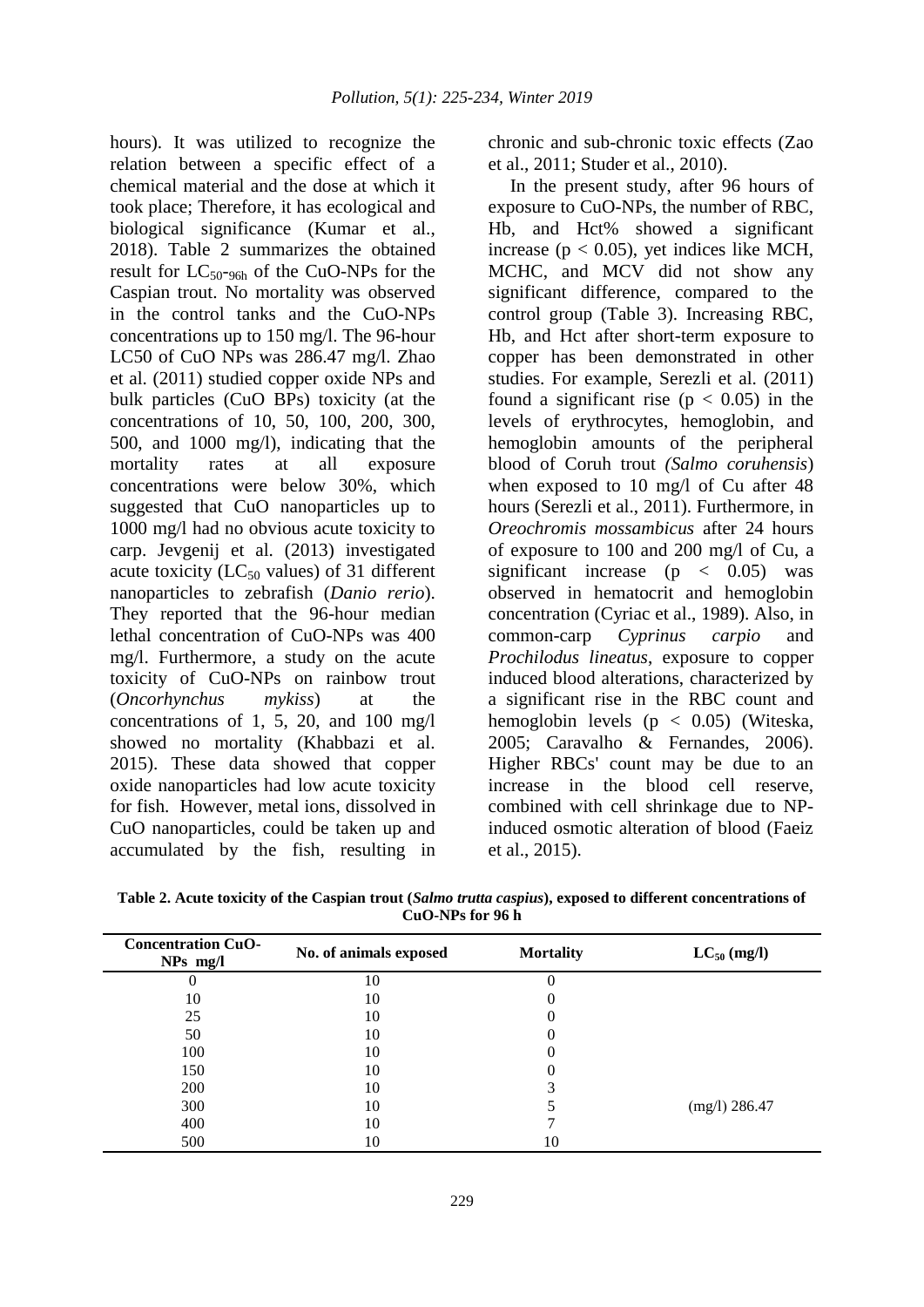| Hematological<br><b>Parameter</b> | control                       | 24h                           | 48h                           | 72h                           | 96h                           |
|-----------------------------------|-------------------------------|-------------------------------|-------------------------------|-------------------------------|-------------------------------|
| RBC $(10^6 \text{ mm}^3)$         | $1.16 \pm 0^a$                | $1.17 \pm 0.02^{\text{a}}$    | $1.28 \pm 0.02^b$             | $1.38 \pm 0.03$ <sup>c</sup>  | $1.38 \pm 0.05^{\circ}$       |
| WBC $(10^3 \text{ mm}^3)$         | $5 \pm 0.001^{\text{a}}$      | $5.03 \pm 0.054$ <sup>a</sup> | $6.03 \pm 0.28$ <sup>b</sup>  | $6.03 \pm 0.18^b$             | $5.91 \pm 0.09^b$             |
| MCV(f)                            | $315.75 \pm 0.46^a$           | $316+4.09^a$                  | $316.66 \pm 1.36^a$           | $317 \pm 0.89^{\rm a}$        | $316.66 \pm 2.25^{\text{a}}$  |
| $MCH$ (pg)                        | $67.42 \pm 0.27$ <sup>a</sup> | $67.66 \pm 0.51$ <sup>a</sup> | $68.33 \pm 1.36^a$            | $68.66 \pm 1.03^{\text{a}}$   | $68.33 \pm 1.36^a$            |
| MCHC (g/dl)                       | $21.37 \pm 0.44^{\text{a}}$   | $21.33 \pm 0.51$ <sup>a</sup> | $21.66 \pm 0.51$ <sup>a</sup> | $21.66 \pm 0.51$ <sup>a</sup> | $21.33 \pm 0.51$ <sup>a</sup> |
| HB (g/dl)                         | $6.5 \pm 0.31$ <sup>a</sup>   | $6.7 \pm 0.35^{\text{a}}$     | $8.3 \pm 0.13^b$              | $9.76 \pm 0.6$ <sup>c</sup>   | $9.6 \pm 0.47$ °              |
| $HCT$ $(\%)$                      | $33.32 \pm 1.05^{\text{a}}$   | $33.66 \pm 0.51$ <sup>a</sup> | $41.66 \pm 0.51^{\circ}$      | $43 \pm 0.89^b$               | $40.83 \pm 1.02^b$            |
| Neutrophil (%)                    | $18.98 \pm 0.31^{\circ}$      | $19.66 \pm 0.51$ <sup>a</sup> | $23 \pm 0.89^b$               | $25 \pm 0.89^b$               | $23.66 \pm 1.36^b$            |
| Lymphocyte (%)                    | $79.62 \pm 0.44$ <sup>a</sup> | $80 \pm 0.89^{\rm a}$         | $80.66 \pm 2.06^{\circ}$      | $80.66 \pm 1.36^{\text{a}}$   | $80.33 \pm 1.36^a$            |
| Monocyte $(\%)$                   | $2.8 \pm 0.62^{\text{a}}$     | $3+0.44^a$                    | $3.33 \pm 0.51^{ab}$          | $4.3 \pm 0.51^b$              | $4.16 \pm 0.25^b$             |

**Table 3. Hematological parameters of the Caspian trout, exposed to CuO-NPs during acute period. Each value is a means ± standard error. Different letters show statistically significant differences (p <0.05)**

**Table 4. Hematological parameters of Caspian trout, exposed to CuO-NPs during chronic period. Each value is a means ± standard error. Different letters show statistically significant differences (p <0.05)**

| Hematological<br><b>Parameter</b> | control                       | W1                            | W2                           | W3                             | W <sub>4</sub>                 |
|-----------------------------------|-------------------------------|-------------------------------|------------------------------|--------------------------------|--------------------------------|
| RBC $(10^6 \text{ mm}^3)$         | $0.95 \pm 0^a$                | $0.95 \pm 0.01^{\text{a}}$    | $0.95 \pm 0.008^a$           | $0.94 \pm 0.01^{\text{a}}$     | $0.92 \pm 0.02^{\text{a}}$     |
| WBC $(10^3 \text{ mm}^3)$         | $5.07 \pm 0.001$ <sup>a</sup> | $5.1 \pm 0.09^a$              | $5.83 \pm 0.36^{ab}$         | $6.33 \pm 0.54^b$              | $6.36 \pm 0.33^b$              |
| MCV(f)                            | $312.75 \pm 0.49^{\circ}$     | $312+1.78^a$                  | $310.83 \pm 1.12^a$          | $310 \pm 1.18^a$               | $309.83 \pm 1.57$ <sup>a</sup> |
| $MCH$ (pg)                        | $67.67 \pm 0.49^{\mathrm{a}}$ | $67.33 \pm 0.51$ <sup>a</sup> | $67+0^a$                     | $66.66 \pm 1.03^{\text{a}}$    | $68.66 \pm 0.51$ <sup>a</sup>  |
| $MCHC$ (g/dl)                     | $25.67 \pm 0.49^{\mathrm{a}}$ | $21.66 \pm 0.51^{\circ}$      | $21 \pm 0^{bc}$              | $20.66 \pm 0.51$ <sup>bc</sup> | $20.33 \pm 0.51$ °             |
| HB (g/dl)                         | $6.72 \pm 0.08^{\text{a}}$    | $6.83 \pm 0.13^a$             | $6.83 \pm 0.26$ <sup>a</sup> | $6.1 \pm 0.38$ <sup>a</sup>    | $5.76 \pm 0.74$ <sup>a</sup>   |
| HCT(%)                            | $31.37 \pm 1.15^a$            | $31 \pm 0.89^{\rm a}$         | $30.16 \pm 0.93^{ab}$        | $27.83 \pm 1.69^{ab}$          | $26.66 \pm 1.86^b$             |
| Neutrophil $(\%)$                 | $21.67 \pm 0.49^{\mathrm{a}}$ | $23 \pm 1.54$ <sup>a</sup>    | $28 \pm 0.89^b$              | $30\pm2.36^{bc}$               | $32.33 \pm 0.51$ °             |
| Lymphocyte $(\%)$                 | $71.37 \pm 0.44$ <sup>a</sup> | $71.33 \pm 1.36^a$            | $73.66 \pm 1.36^a$           | $75 \pm 1.54$ <sup>a</sup>     | $75.66 \pm 1.36^{\circ}$       |
| Monocyte $(\%)$                   | $3.18 \pm 0.22^{\text{a}}$    | $3.33 \pm 0.51$ <sup>a</sup>  | $4\pm 0.89$ <sup>a</sup>     | $4.66 \pm 0.51^{ab}$           | $5.66 \pm 0.26^b$              |

In the current study, after 28 days of exposure to CuO-NPs, Hct% was significantly decreased ( $p < 0.05$ ), in comparison to the control group (Table 4). Some studies reported significant reduction in hematocrit indices after chronic exposure to copper oxide NPs. Amr et al. (2015) studied the effects of 1/10 and 1/20  $LC_{50-96}$  h of nano and bulk CuO on *Oreochromis niloticus* (Nile tilapia) for 30 days and found out a decrease in Hct%, Hb, and RBC amounts. In addition, Dhanapakiam and Ramasamy (2001) reported a significant decrease in Hct, Hb, and RBCs content in the *Cyprinus carpio* (common carp) after 30 days of exposure to Cu. The continuous exposure to copper caused a reduction in Hct% and Hb content through accelerating the disintegration of RBC membranes and damaging the hemopoietic processes (Amr et al., 2015).

230

Statistical analysis indicated that white blood cells, neutrophils, and monocytes were significantly increased ( $p < 0.05$ ) after acute and chronic exposure to CuO-NPs (Table 3 and 4). These results were in agreement with Jahanbakhshi et al. (2015) who reported a significant rise in WBC, neutrophils, monocytes, and lymphocytes of *Rutilus rutilus*, following exposure to CuO-NPs after 7 days ( $p < 0.05$ ). According to Ramyla et al. (2008) increase in WBC numbers might occur to overcome stressful states. Alternations in the WBC numbers can be used as a sensitive indicator of stress in fish (Barton et al., 1991). Since monocytes, neutrophils, and lymphocytes as phagocytes, are involved in the immune response, their increase is suggestive of the immune system reaction to nanoparticles as a foreign factor (Al-Bairuty et al., 2013).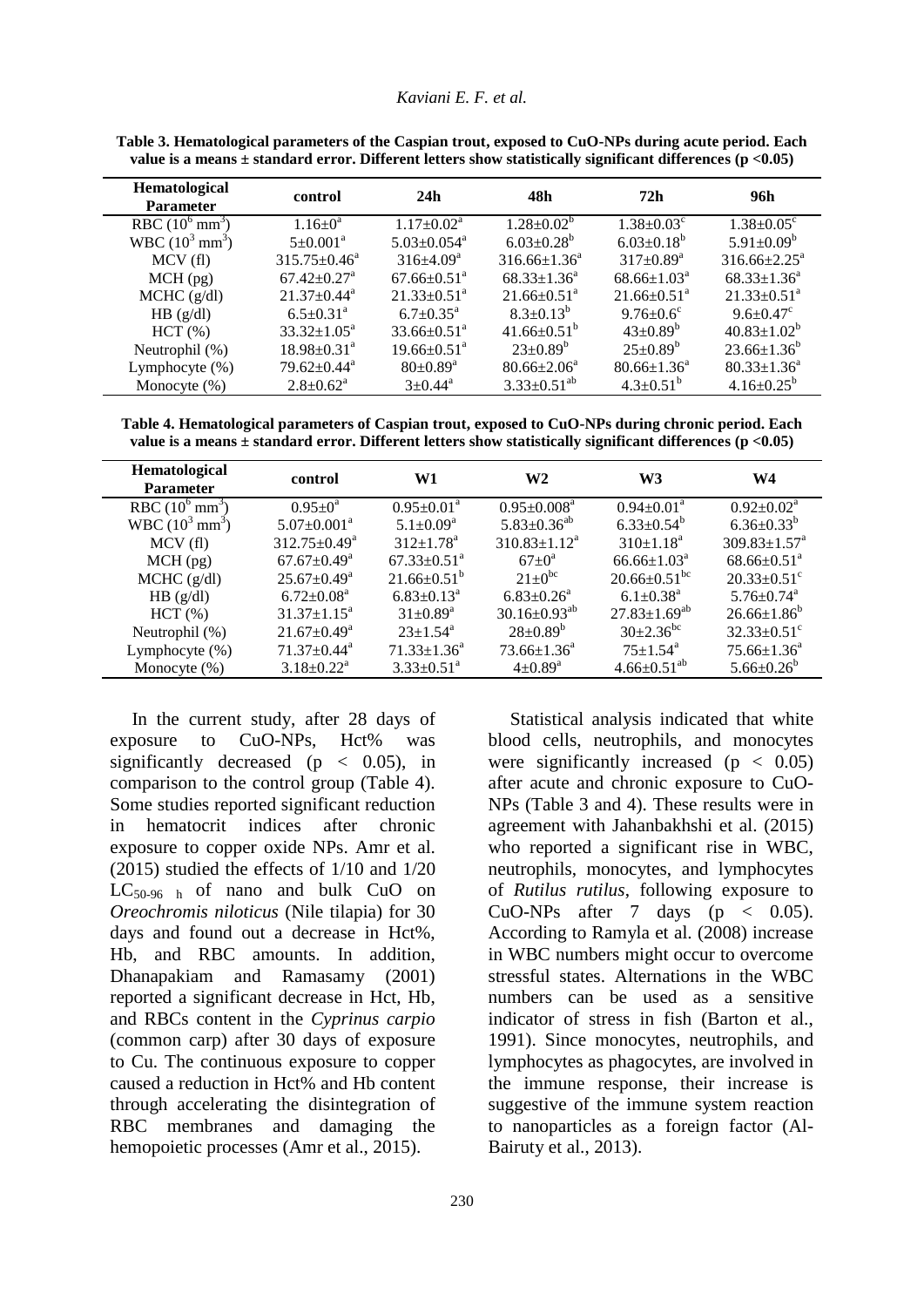

**Fig. 2. Relation of alkaline phosphatase (ALP), aspartate aminotransferase (AST), alanine aminotransferase (ALT), and lactate dehydrogenase (LDH) to time during acute exposure to CuO-NPs. Different letters in different columns indicate a significant difference (p <0.05). U/L: Unit/ Liter**



**Fig. 3. Relation of alkaline phosphatase (ALP), aspartate aminotransferase (AST), alanine aminotransferase (ALT), and lactate dehydrogenase (LDH) to time during chronic exposure to CuO-NPs. Different letters in different columns indicate a significant difference (p <0.05). U/L: Unit/ Liter**

Serum enzymes and biochemical indices like AST, ALT, LDH, and ALP can be utilized as sensitive and suitable biomarkers in aquatic ecotoxicology, as they provide a primary alarm for potentially dangerous variations in polluting aquatic organisms (Nel et al., 2009). The present study showed a significant increase in the levels of ALP, AST, and LDH serum enzymes after 96 hours (Fig. 2). Also, the activity of ALT and AST after 28 days of exposure to 10%  $LC_{50}$ . 96 h of CuO-NPs was significantly elevated  $(p < 0.05)$  (Fig. 3). Results from this study were quite similar to those of Amr et al. (2015), who studied the effects of 5% and 10% LC50-96 h of CuO-NPs on Nile Tilapia (*O. niloticus*) for 30 days, showing a significant rise in AST, ALT, and ALP levels. Furthermore, Abdel-Khalek et al. (2015) showed that ALP, AST and ALT concentrations in *Oreochromis niloticus* increased after 96 hours of exposure to CuO-NPs*.* In another study, three species of fish, namely *Oreochromis niloticus*, *Tilapia zillii*, and *Clarias gariepinus* were exposed to copper metal for 30 days and showed a significant increase in the levels of ALP, AST, and ALT enzymes  $(p < 0.05)$ (Zaghloul et al., 2006). The differences in enzyme responses may be a result of differences in mode of toxin action (Tencalla et al., 1994). Variations in the levels of ALP could be a result of functional and physiological changes in metal-exposed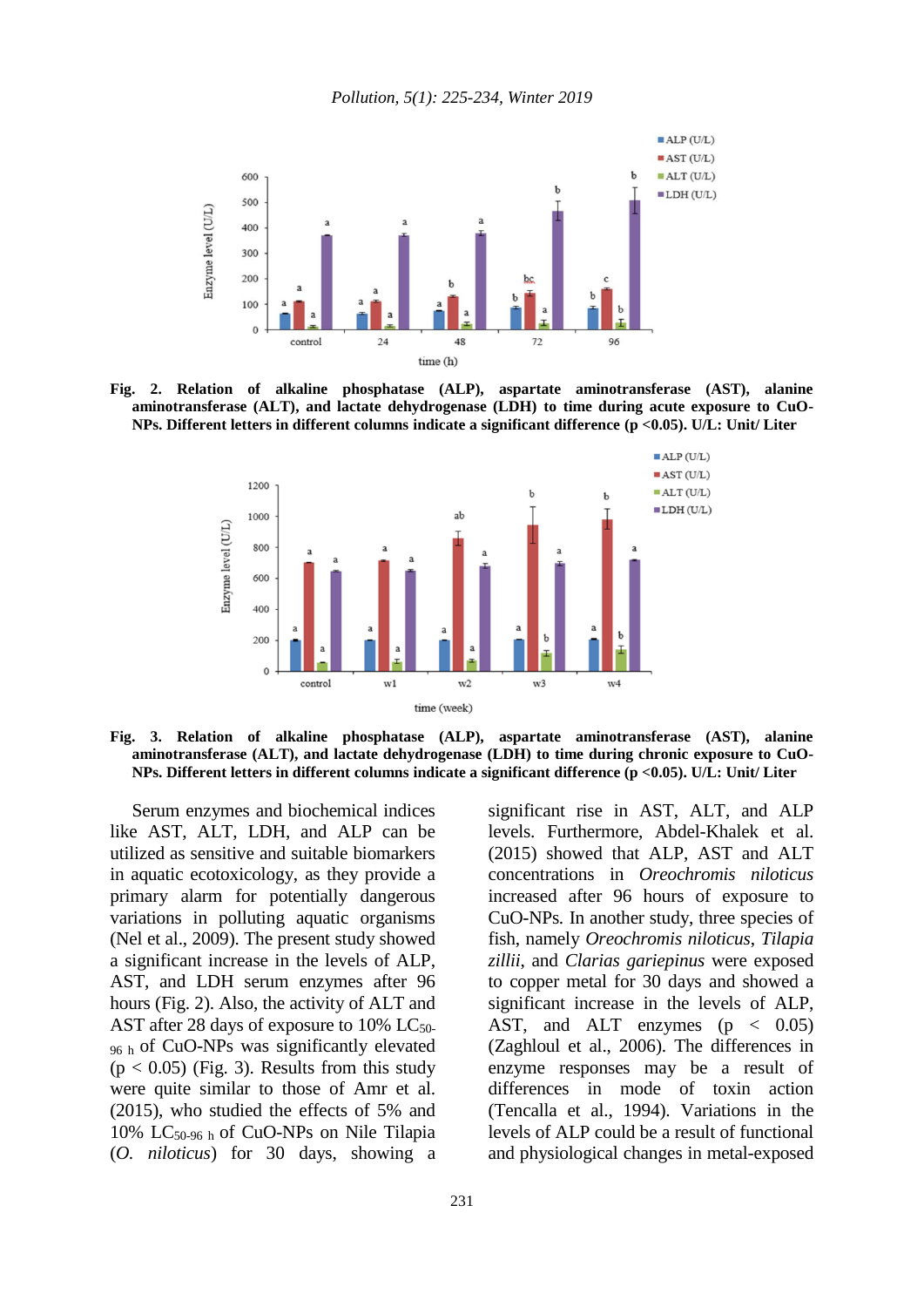fish (Jiraungkoorskul et al., 2003). Nonfunctional serum enzymes such as ALT and AST, localized within the cells of numerous organs, included the liver. They act as a significant indicator for evaluation of kidney and liver status and tissue injury or organ dysfunction (Louei Monfared et al., 2013).

Khosravi-Katuli et al. (2018) reported that LDH levels, following exposure to ZnO NPs in Caspian Roach (*Rutilus rutilus caspius*), was elevated. They also showed LDH concentration was higher for acute exposure (96 hours) than the sub-acute one (28 days) (Khosravi-Katuli et al., 2018). LDH is the final enzyme in the glycolysis passageway in vertebrates and one of the enzymes, used in injury discovery of contaminants in tissues such as the liver, muscle, and gills of the fish (Neff, 1985; Heath, 1995). Damage to the cell membrane or cell necrosis leads to the release of such enzymes, consequently increasing the serum levels (Costillas and Smith, 1977).

# **CONCLUSION**

Results from this study indicated that CuO nanoparticles could significantly change most of the studied haematological factors and plasma enzymes levels of the Caspian trout after acute and chronic exposure. Moreover, chronic exposure had not much effect on the studied haematological and biochemical parameters than short-term exposure to copper oxide nanoparticle in the Caspian trout. The CuO-NPs toxicity may also vary significantly among fish species due to other factors, such as fish size, exposure dose and time, species unique mechanisms for metabolism of copper ion, individuals' physiological conditions, and water physicochemical parameters. Therefore, further researches on other species are needed to compare the physiological and biochemical effects of CuO-NPs in the short and long-term exposure and to indicate the exact toxicity mechanisms. These responses can be used to

evaluate the health status of aquatic organisms.

# **Acknowledgements**

This research was supported by the Caspian Sea Basin Research Centre at the University of Guilan (Project No.1343/ K M). Also, the authors express their gratitude to breeding centre of Salmonids (BCBCS), Kelardasht city, Mazandaran Province, Iran, for fish supply.

#### **REFERENCES**

Abdel-Khalek, A., Kadry, M. A. M., Badran, S. R. and Marie, M. A. S. (2015). Comparative toxicity of copper oxide bulk and nanoparticles in Nile Tilapia; *Oreochromis niloticus*: Biochemical and oxidative stress. J. Basic. Appl Zool., 72; 43-57.

Adel, M., Dadar, M., Khajavi, S.H., Pourgholam, R., Karimí, B. and Velisek, J. (2017). Hematological, biochemical and histopathological changes in Caspian brown trout (*Salmo trutta caspius* Kessler, 1877) following exposure to sublethal concentrations of chlorpyrifos. Toxin Rev., 36(1); 73-79.

Adhikari, S., Sarkar, B., Chatterjee, A., Mahapatra, C. T. and Ayyappan, S. (2004). Effects of cypermethrin and carbofuran haematological parameters and prediction of their recovery in a freshwater teleost, *Labeo rohita* (Hamilton). Ecotoxicol. Environ. Saf., 58(2); 220-226.

Affonso, E. G., Polez, V. L. P., Correa, C. F., Mazon, A. F., Araujo, M. R. R., Moraes, G. and Rantin, F. T. (2002). Blood parameters and metabolites in the teleost fish *Colossoma macropomum* exposed to sulfide or hypoxia. Comp. Biochem. Physiol., 133(3); 375–382.

Al-Bairuty, G. A., Shaw, B. J., Handy, R. D. and Henry, T. B. (2013). Histopathological effects of waterborne copper nanoparticles and copper sulphate on the organs of rainbow trout (*Oncorhynchus mykiss*). Aquat. Toxicol., 126; 104– 115.

Amr, A., Abdel-Khalek Mohamed, A. M., Kadry Shereen, R. and Badran Mohamed-Assem, S. (2015). Comparative toxicity of copper oxide bulk and nano particles in *Nile Tilapia; Oreochromis niloticus*: Biochemical and oxidative stress. J Basic Appl Zool., 72; 43–57.

Barannik, V., Borysova, O. and Stolberg, F. (2004). The Caspian Sea region: environmental change. Ambio, 33; 45-51.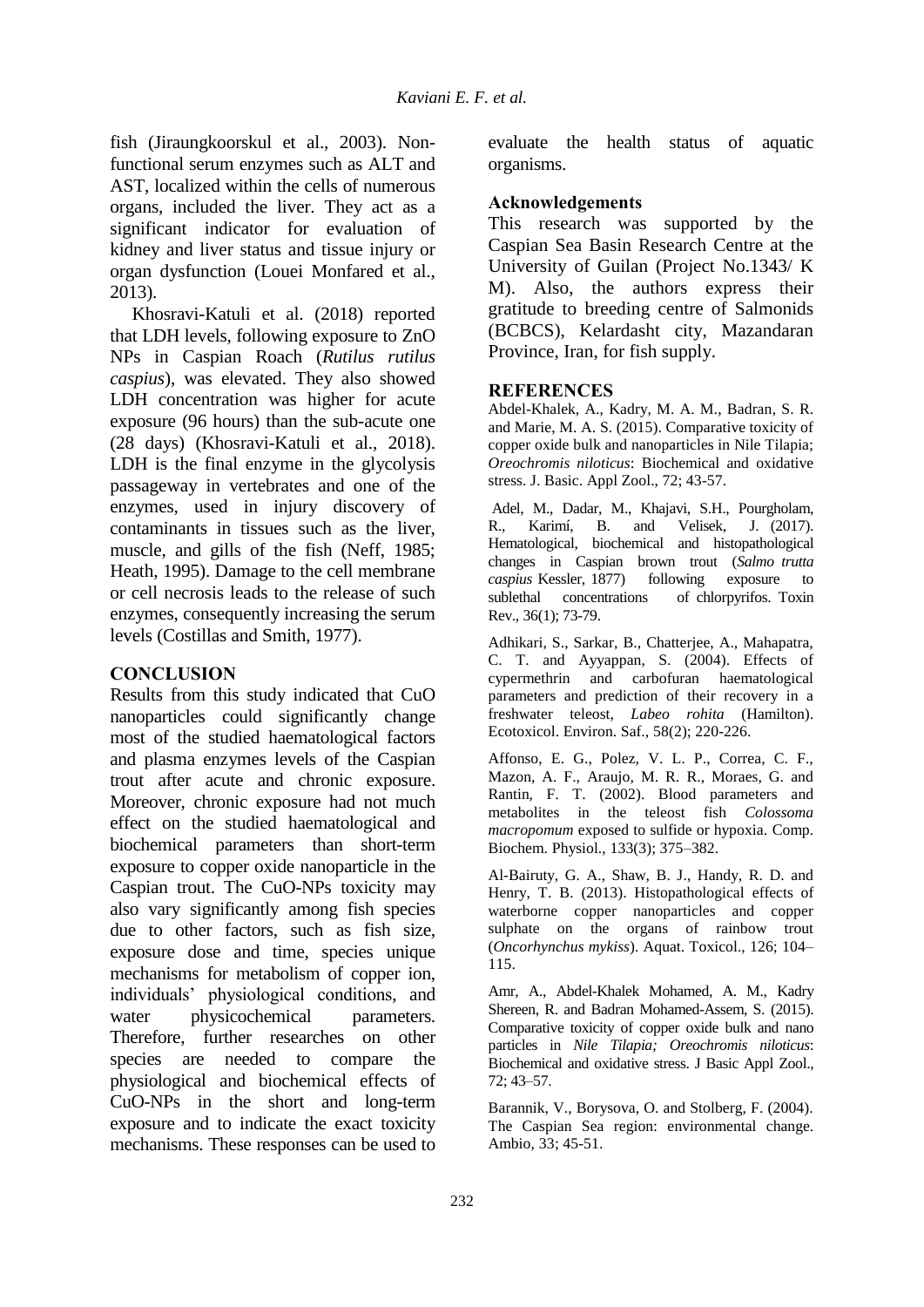Barton, B. A. and Iwamz, G. K. (1991). Physiological changes in fish from stress in aquaculture with emphasis on the response and effects of corticosteroids. Annu. Rev. Fish Dis., 1; 3-26.

Binelli, A., Parolini, M. and Cogni, D. (2009). A multi-biomarker assessment of the impact of the antibacterial trimethoprim on the nontarget organism Zebra mussel (*Dreissena polymorpha)*. Comp Biochem Physiol C, Toxicol Pharmacol, 150(3); 329–336.

Blaxhall, P. C. and Daisley, W. (1973). Routine haematological methods for use with fish blood. J. Fish. Biol., 5(6); 771-781.

Caravalho, C. S. and Fernandes, M. N. (2006). Effect of temperature on copper toxicity and hematological responses in the Neotropical fish *Prochilodus scrofa* at low and high pH. Aqua, 251(1); 109-117.

Costillas, E. and Smith, L. S. (1977). Effect of stress on blood coagulation and haematology in rainbow trout. J. Fish. Biol., 10(5); 481-491.

Cyriac, P. J., Antony, A. and Nambisan, P. N. K. (1989). Hemo-globin and haematocrit values in the fish, Oreochro- mis mossambicus (Peters) after short term exposure to copper and mercury. Bull. Envirn. Contam. Toxicol., 43(2); 315-320.

Dar, M. A., Kim, Y. S., Kim, W. B., Sohn, J. M. and Shin, H. S. (2008). Structural and magnetic properties of CuO nanoneedles synthesized by hydrothermal method. Appl. Surf. Sci., 254(22); 7477–7481.

De Boeck, G., Meeus, W., De Coen, W. and Blust, R. (2004). Tissue specific Cu bioaccumation patterns and differences in sensitivity to waterborne Cu in three freshwater fish: rainbow trout, *Oncorhynchus mykiss*, common carp, *Cyprinus carpio*. Aquat. Toxicol., 70(3); 179-188.

Dhanapakiam, P. and Ramasamy, V. K. (2001). Toxic effects of copper and zinc mixtures on some haematological and biochemical parameters in common carp, *Cyprinus carpio* (Linn). J. Environ. Biol., 22(2); 105–111.

Dube, P. N., Shwetha, A. and Hosetti, B. B. (2014). Impact of copper cyanide on the key metabolic enzymes of freshwater fish *Catla catla* (Hamilton). Biotechnol. Anim. Husb., 30; 499–508.

Faeiz, H., Zuberi, A., Nazir, S., Rauf, M. and Younus, N. (2015). Zinc Oxide, Zinc Sulfate and Zinc Oxide Nanoparticles as Source of Dietary Zinc: Comparative Effects on Growth and Hematological Indices of Juvenile Grass Carp (*Ctenopharyngodon idella*). Int. J. Agric. Biol., 17; 568‒574.

Heath, A. G. (Eds.) (1995). Water pollution and fish physiology. (New York: CRC Press).

Hoseini, S. M., Hedayati, A., Taheri Mirghaed, A. and Ghelichpour, M. (2016). Toxic effects of copper sulfate and copper nanoparticles on minerals, enzymes, thyroid hormones and protein fractions of plasma and histopathology in common carp *Cyprinus carpio*. Exp. Toxicol. Pathol., 68(9); 493-503.

Imani, M., Halimi, M. and Khara, H. (2015). Effects of silver nanoparticles (AgNPs) on hematological parameters of rainbow trout, *Oncorhynchus mykiss.* Comp Clin Pathol., 24(3); 491–495.

Isani, G., Falcioni, M. L., Barucca, G., Sekar, D., Andreani, G., Carpenè, E. and Falcioni, G. (2013). Comparative toxicity of CuO nanoparticles and CuSO4 in Rainbow trout. Ecotoxicol. Environ. Saf., 97(1); 40-46.

Jahanbakhshi, A., Hedayati, A. and Pirbeigi, A. (2015). Determination of acute toxicity and the effects of sub-acute concentrations of CuO nanoparticles on blood parameters in *Rutilus rutilus*. Nanomed. J., 2(3); 195-202.

Jevgenij, A. K., SotníKová, R., ZelJenKová, D., Rollerová, E., SZAbová, E. and Wimmerová, S. (2013). Acute toxicity of 31 different nanoparticles to zebrafish (*Danio rerio*) tested in adulthood and in early life stages – comparative study. Toxicol., 6(2); 67–73.

Jiraungkoorskul, W., Upatham, E.S. and Kruatrachue, M. (2003). Biochemical and histopathological effects of glyphosate herbicide on Nile tilapia *(Oreochromis niloticus).* Environ. Toxicol, 18; 260-267.

Johari, S.A., Kalbassi, M.R., Yu, J. and Lee, J.H. (2014). Chronic effect of waterborne silver nanoparticles on rainbow trout (*Oncorhynchus mykiss*): histopathology and bioaccumulation. Comp Clin Pathol, 24(5); 995–1007.

Khabbazi, M., Harsij, M., Hedayati, S. A. A., Gholipoor, H., Gerami, M. H. and Ghafari Farsani, H. (2015). Effect of CuO nanoparticles on some hematological indices of rainbow trout *Oncorhynchus mykiss* and their potential toxicity. Nanomedicine., 2(1); 67-73.

Lee, R. G., Foerster, J. and Jukens, J. (Eds.) (1998). Wintrobe'sclinical hematology. (New York: Lippincott Williams and Wilkins)

Khosravi-Katuli, K., Lofrano, G., Pak Nezhad, H., Giorgio, A., Guida, M., Aliberti, F., Siciliano, A., Carotenuto, M., Galdiero, E., Rahimi, E. and Libralato, G. (2018). Effects of ZnO nanoparticles in the Caspian roach (*Rutilus rutilus caspicus*). Sci Total Environ., 626; 30-41.